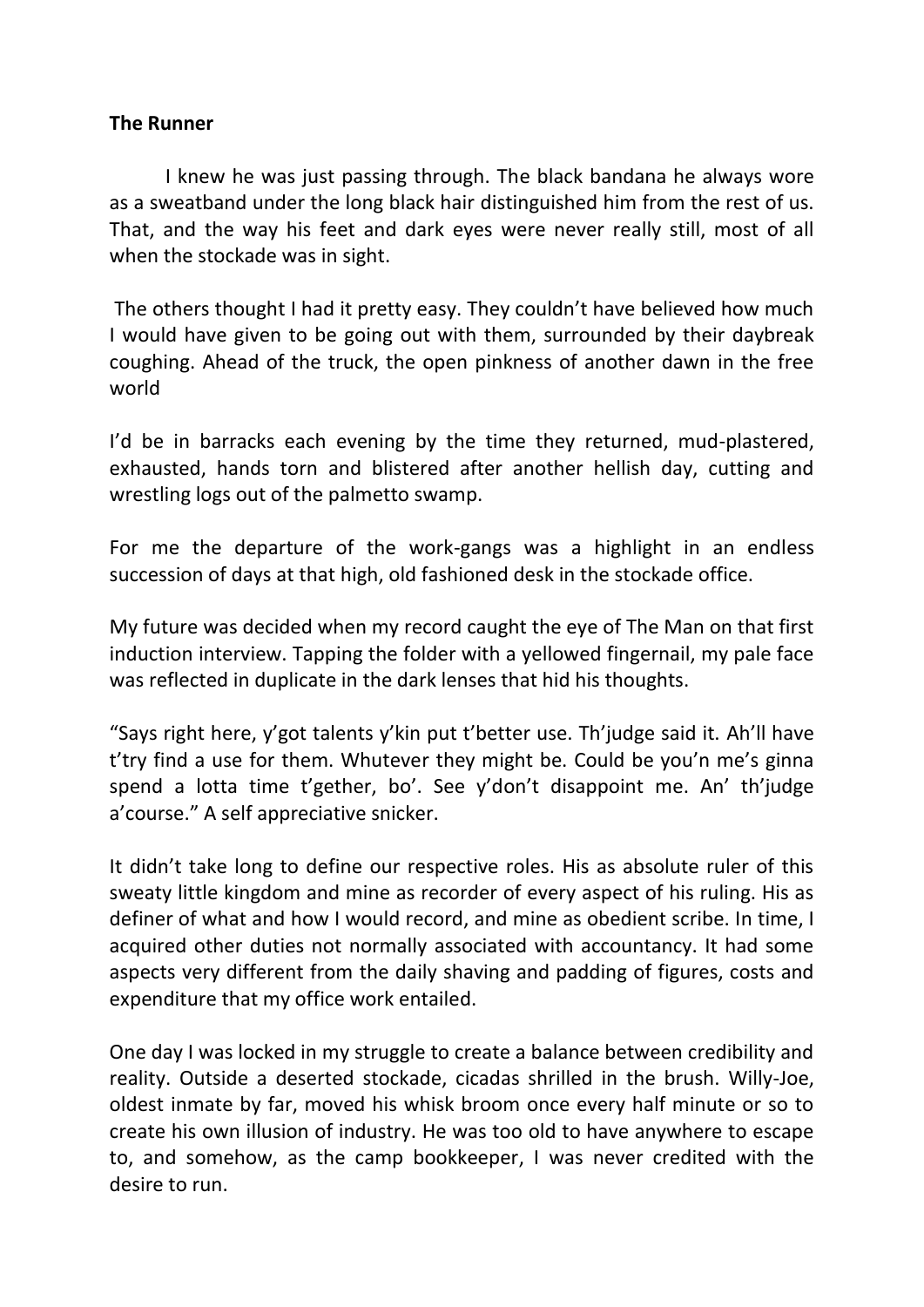From somewhere far out from the stockade, I heard the strangest sound. It sounded like a foghorn rising and falling on the still air, as it grew swiftly closer. Pencil halted in mid-fabrication, I heard the familiar, braking squeal of the warden's jeep and saw Hodgson rush out to swing open the stockade gates even before the irritable blast on the horn.

The dust hung thick on the still air as The Man jumped down and stamped up the two warped wooden steps into the office hut, a sodden, filthy Stetson crumpled in one clenched fist and his matted hair standing up in spikes. Across the shoulders of his erstwhile crisply pressed shirt it seemed a giant slug had crawled, criss-cross, leaving thick strings of mucous – like bizarre, glittering decorations. It wasn't unusual for him to forget my name.

"Yo, bo'!! Y'all git thet dawg outta th'truck'n keer fer him,y'all heah me? Time I see him agin, he be clean an' unner control, else y'all gunna heah fum me!!"

I was out of the office and at the jeep before I registered anything other than his tone. Nothing could have prepared me for my first sight of the other occupant..Incredibly furrowed and wrinkled, but silent now that the jeep had stopped, it sat expectantly in a pool of its own slobber, twelve inches of red tongue still dripping.

From somewhere in the mass of wrinkles, I guessed that its eyes were watching me. Although it was enormous, the first impression was that it's skin was intended for an animal three times it's size.

Somehow satisfied with its scrutiny, the dog, for such it seemed to be, extended a paw the size and texture of a bath sponge and whined. Reassured, I untied it, more or less as it snapped at a fly, irrigating a large area of stockade and me in the process. Attached to the stout leather harness, I found half of a soggy, printed label. It read "PROPERTY OF THE UNITED STATES PRISON SERV…….."

I also found out why we had a structure in the stockade referred to on the inventory as "the dog pen". And why there were certain provisions on the ration roll that were ordered but never delivered.

Liberated in the wire pen, after a gingerly applied sponge-bath and left to his own devices, the great dog set off on a tour of inspection, enormous pendulous ears trailing in the dust either side of a nose that never left the ground until he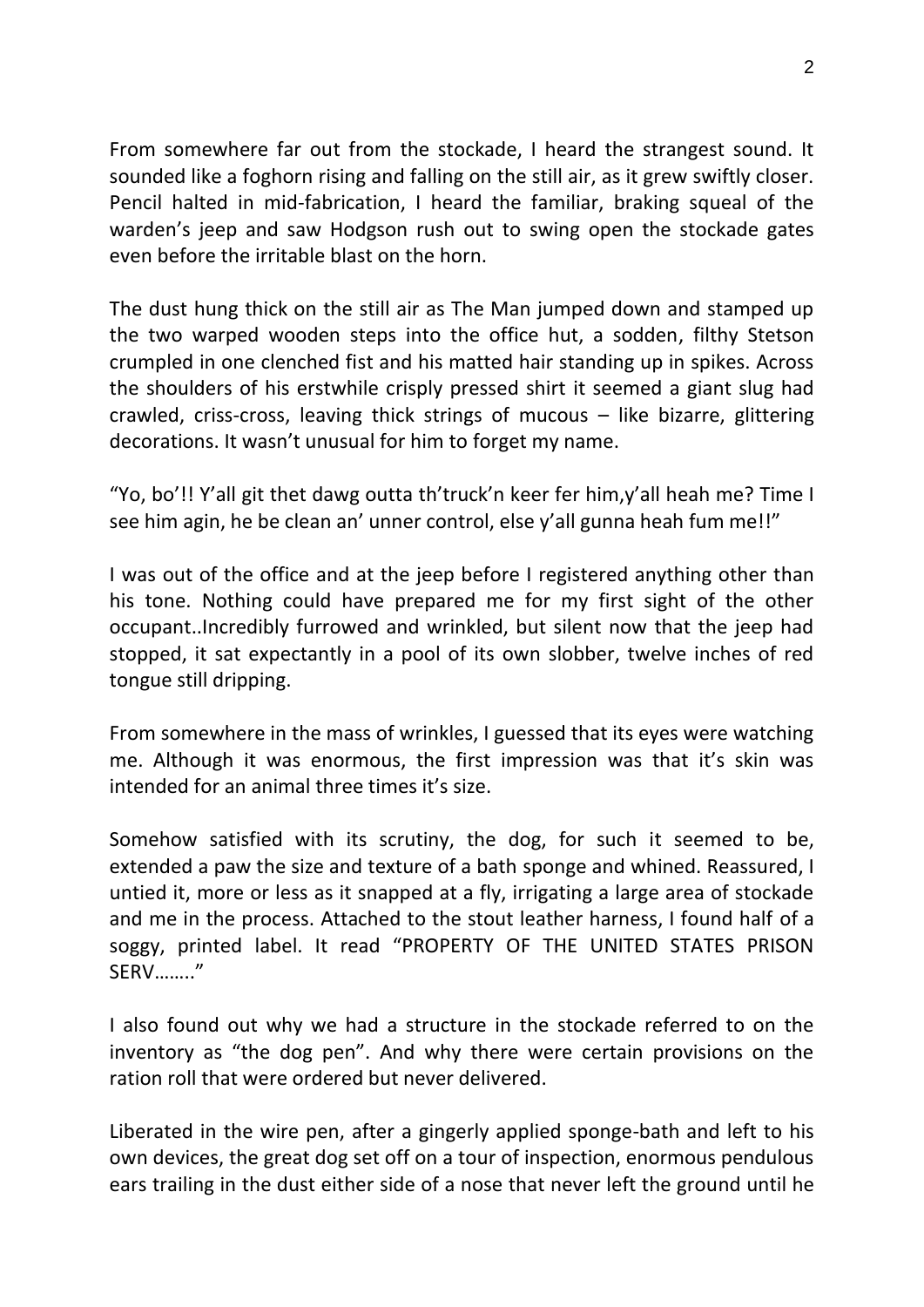had completed three eager circuits. Returning to where I stood, he regarded me gravely for a moment before rearing up, massive paws against the wire and the sorrowful red pits of his eyes on a level with mine. I scratched his chest through the wire and he groaned with pleasure, drawing a mighty breath that I swear moved my hair.

A voice disturbed our communion. "This here's y'pure breed bloodhound, bo'. Murrican variety – none o' them puny English dawgs in his ancestry, they tell me. Goes by name o' Plumbline on account a' he's so true, ole Rattray over t'the Deepot tole me when ah fetched him. Ketched hisself a mess o' runaways, so they say. Gonna change a few things 'round here, is ole Plumbline."

Showered and in a clean uniform, The Man was almost affable.

"Fum now on, y'be a trusty, bo'. Man runs - y'git Plumbline pronto, n'git yo' ass up t'the gate fo' me t' pick y'all up in th'jeep, y'heah ?"

I was about to say that we had never had an attempted escape in my three years of tenancy, but The Man was moving away, and I realised that I had never had the words or the nerve to attract his attention.

Only The Gypsy showed an interest in Plumbline. The others saw him as an extension of the system and me as an accomplice. The Gypsy appeared outside the wire the first day as I tended to Plumbline, already with an offering in one brown hand and those glittering black eyes flitting from Plumbline to the stockade, from there to me and then back to the stockade. Back and forth. There had to be a reason. And of course there was.

"Gruber, you got our ticket there. Eating outta your hand so to speak. Our ticket outta here…y'get it?" he said with that furtive smile that never touched his eyes. I mumbled something to cover my inability to see how this canine sleuth could effect our escape instead of bringing it to a swift and ignominious end. The Gypsy was patient.

"Listen. Dogs are all the same, no matter the breed. It's people imagine all sorts of things about them. Can't believe they do things come natural, not because they think. Knew a fella once… had a brace of coonhounds woulda run circles round this fool here. Reason I'm in here, actually. Never could resist a goodlooking dog. Neither can the market…."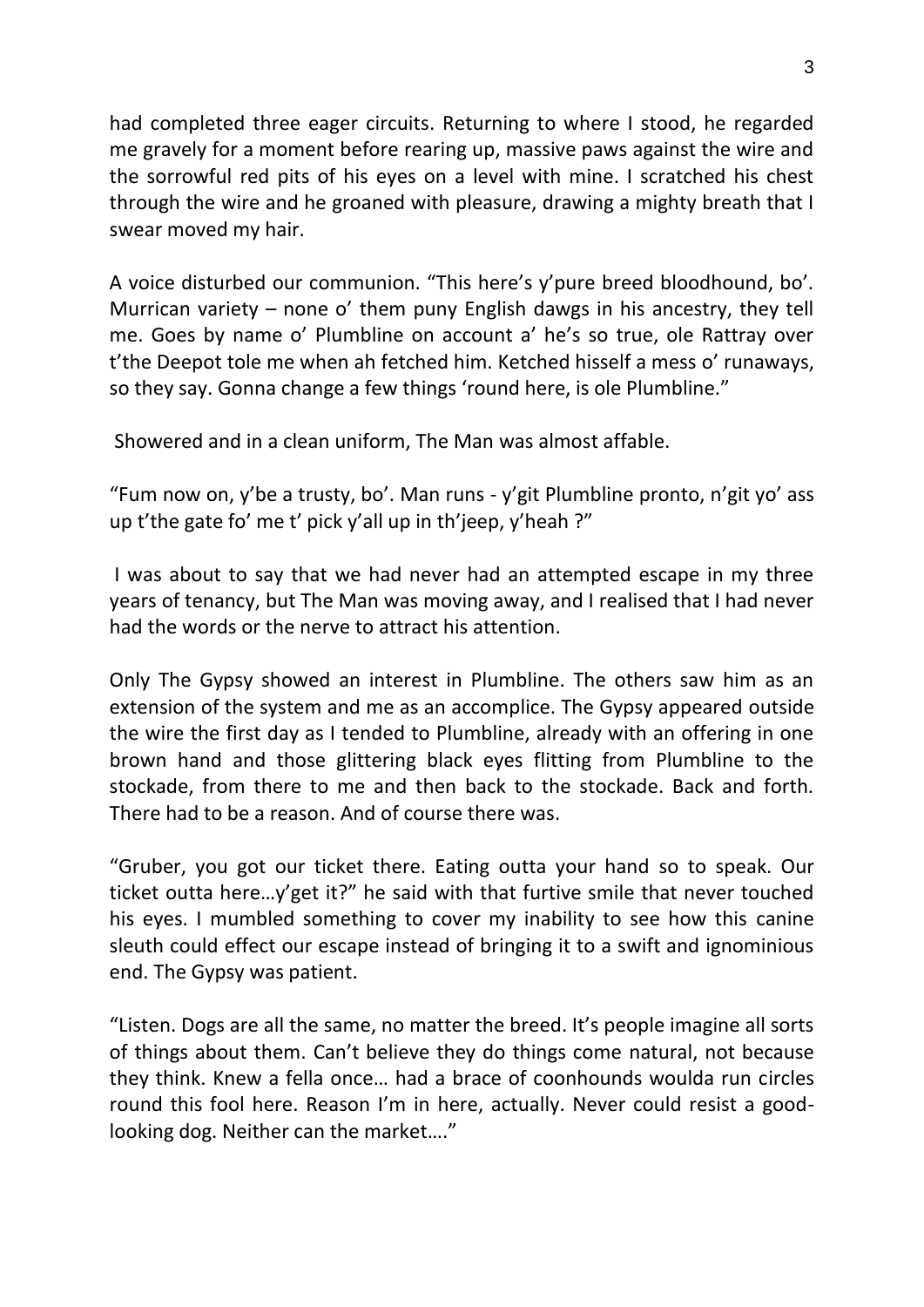Without thinking, I was piqued enough to respond, "Plumbline's the best in the country. Rattray from the Depot says he's infallible !"

"Infallible, eh?" The Gypsy looked impressed and scratched under the bandanna. "Well…I dunno. He looks kinda dumb t'me. Mind you, I could be wrong. Tell y'what… " he looked round before dropping his quiet voice even lower and moving closer…."

Four weeks later, when The Man charged up the steps into the office and made for the gun cabinet, I knew he was going to say, excitedly…

**"YO**'bo'! Git th'dawg !! We got ourselves a runner !! The Gypsy over t'the logging gang done lit out into th'swamp…ah knew th' sumbitch gwine t'run one day !" but I must have looked convincing as I raced off and moments later was back, Plumbline excited and baying, as he plunged along at the end of the lead, showering everything in his path with saliva.

At the swamp, the guards had rounded up the other convicts, all holding their breath for the arrival of The Man and Plumbline. I realised that one hundred pairs of eyes were focussed on me and that I was expected to initiate some sort of action. Plumbline, by contrast, knew what he was there for, pacing up and down at the end of the lead, nose up and inhaling great draughts of wind-scent.

The Man growled impatiently. "Give th'dawg the scent, bo'. We got some ground t'cover afore sundown, unless y'all aiming t'lose The Gypsy?"

Guilty knowledge made me ham-fisted, but I got Plumbline's nose to the ground and turned his collar loose. He cast about for just three seconds before he shot off down the embankment with a jerk that nearly tore my arm off.

The next few hours I remember on bad nights. Palmetto looks lush and green in National Geographic and on Florida postcards, but from up close it's a steamy bug-ridden hell of sucking mud, hooked thorns and stinking scummy water that's home to every kind of scary reptile you can imagine.

The Gypsy ran through that nightmare like it was a Kentucky meadow and Plumbline followed him, baying joyously the whole way. Pleading, I hung onto the lead, mostly out of fear that I would be alone in this awful place if I lost Plumbline. I was aware that The Man and his guards were falling behind, their shouts growing fainter as Plumbline's headlong charge took him and me far ahead.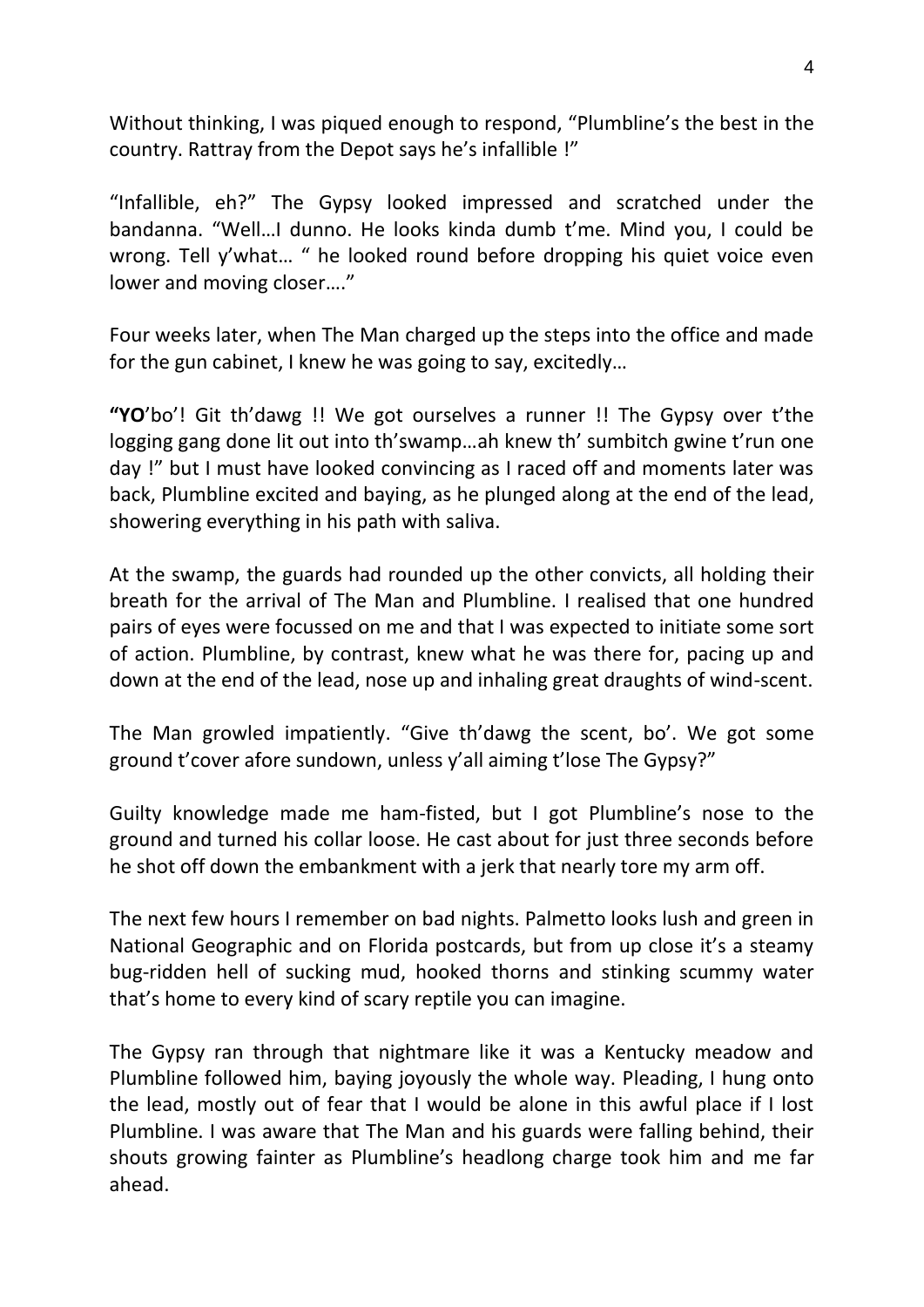Never once did Plumbline hesitate. He lapped water on the run, paid no heed to the thorns that raked harmlessly over his loose hide and even less to my hoarse commands to slow down. Mostly we ran, dragging a bush or a branch entangled in the lead, but it slowed him not at all.

Only when I fell face down in the water, did he pause, although he didn't look back. Just stood there, staring excitedly in the direction The Gypsy had taken, thick tail waving and the lead taut as I hauled myself to my feet. Then we'd be off again, him yelling fit to bust and me staggering along behind, more dead than alive. When I fell for the last time, I knew I couldn't get up again.

The lead was knotted around my wrist and even Plumbline couldn't find the strength to pull me up. As if he realised it, he slackened off and sat down in the mud, still staring away into the swamp, tongue lolling. I just lay there, trying to keep my mouth out of the water, listening to him whine.

Much later, Plumbline started fidgeting and I thought I heard splashing footsteps. I was relieved that The Man had caught up and I rolled over. But the sound wasn't from behind, it was The Gypsy, coming back from up ahead. Plumbline was hollering now, bouncing up and down fit to pull my arm loose.

The Gypsy came up, cool and almost clean. The bandanna was tucked into his breast pocket. He put out his left hand to Plumbline without taking his eyes off me. With the hound slobbering all over his arm, his right hand appeared holding a knife and I watched, helpless to stop him killing the dog.

There was a slight tug on the leather lead as a single knife stroke parted it and Plumbline and I were separated.

"Thanks, Gruber. Right good of you – delivering the goods I mean. Man's never too young to think about a little retirement policy. C'mon, Plumbline." And he turned to go, Plumbline running free around him, like any domestic dog out for a walk with its owner.

I spent a very bad night in the swamp, up a scraggly tree to avoid the 'gators, but unable to escape the mosquitoes. By morning, I was glad to climb down and try to follow my own tracks back. I was hopelessly lost by afternoon, when a guard accompanied by an Indian tracker, hailed me over the sights of his rifle.